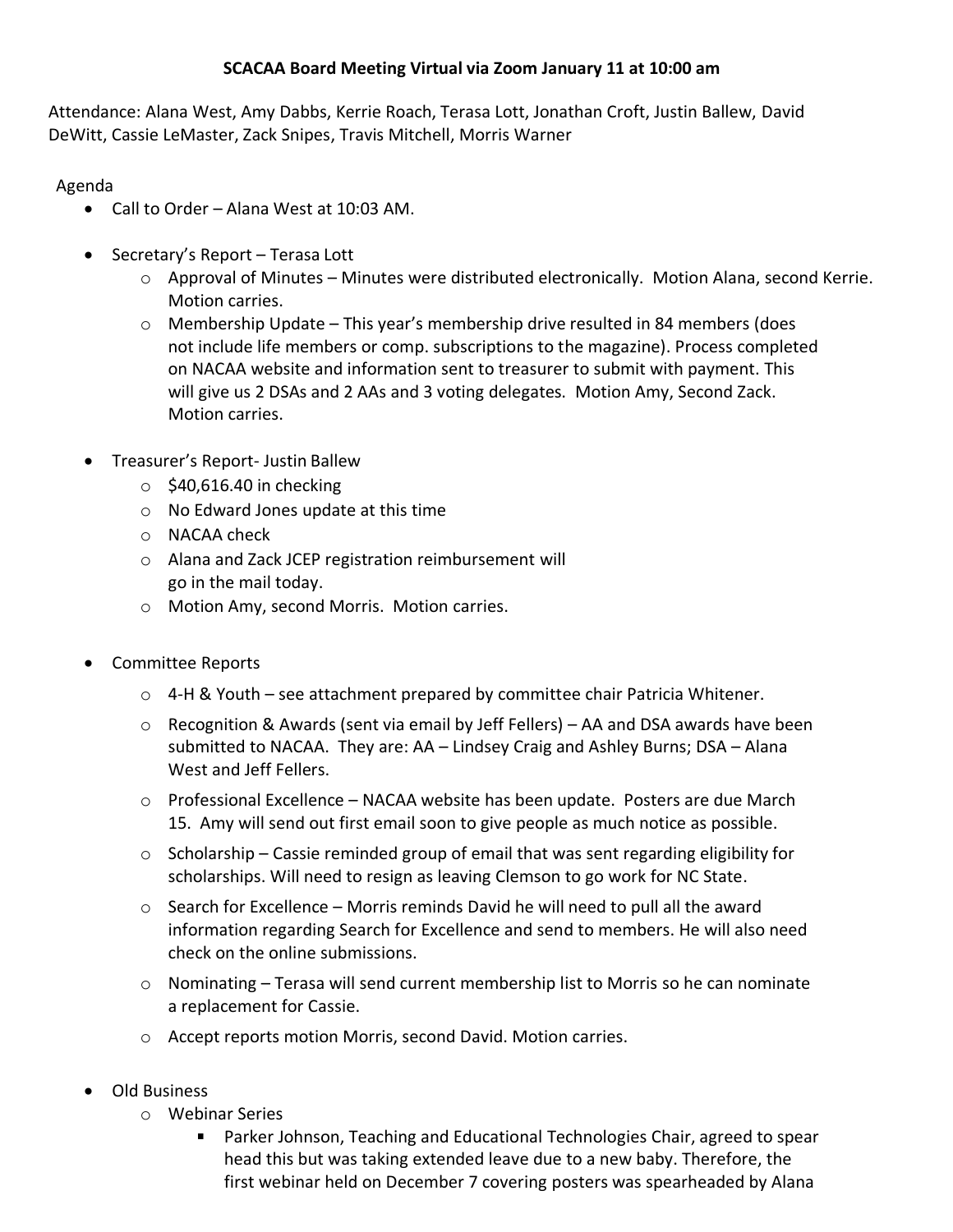West, Kerrie Roach, Mallory Daily and Dr. Layfield. We had 13 additional attendees. 12/15 completed evaluation and indicated high level of satisfaction.

- $\blacksquare$  . Next workshop ideas and date? Amy suggests doing some sort of social/getting to know you type activity at some point – may be good before membership drive. Zack suggests Amy Scaroni's PowerPoint instruction. Kerrie asks if we could also incorporate an engagement piece which is especially pertinent with virtual delivery. Zack is to ask Amy about date (end of March) and also the engagement.
- $\circ$  2021 AM/PIC Update-Zach Snipes signed contract with Hilton Garden Inn. Must fulfill 35 rooms with penalty fee if not filled. \$139/night with cooked breakfast. Must spend \$3500 on food so banquet is there. Field Ops paying. \$1300 for rooms will be responsibility of association. Deposit for \$2400 has been made. Adjustments will need to be made based on banquet and COVID spacing but hotel will work with us. Lunch at Boone Hall is reserved. Zack is thinking 5-7 tours with smaller numbers of people per tour due to COVID. Hopefully can rent some transportation for those. Zack welcomes help for planning. Fallback will be virtual if we are not able to proceed with in-person.
- $\circ$  2021 Fundraising David DeWitt David has spoken with Jonathan Croft and usual supporters such as Farm Credit. Will draft a letter and provide to those that have helped fundraise in the past for them to distribute. Zack will send donor list but mentions it may be quite outdated. \*Not related to fundraising but Zack suggest the board consider adding a monetary prize for Search for Excellence. Amy shares it helped get applications for posters which get the same as communication awards (1- 3<sup>rd</sup> place). Motion to fund search for excellence awards winners at the first-place communication award level which is \$75 each. Motion by Kerrie. Second Zack. Motion carries. Morris will check on where this documentation needs to go and how to get it there.
- **New Business** 
	- $\circ$  JCEP NACAA has decided to offer \$150 each for up to 2 members from each state association to attend the JCEP virtual meeting. Early Bird registration is \$150. Alana and Zack have registered and will attend. February 10-12.
	- $\circ$  PILD April 11-14, more details coming soon per their website.
	- o Alana mentions she and Terasa attended State Officers meeting. They are encouraging people to apply for leadership positions beyond state level.
	- o NACAA offering webinars see emails and website.
	- o Call for Awards and Posters
	- o Member Eligibility
		- Current SCACAA bylaws state: Any county Extension Agent, County Extension Director, State Extension Specialist, Extension Associate or State Extension Administrator who possesses a Baccalaureate or higher degree I agriculture, forestry or related field who subscribes to the NACAA and SACAA aims and purposes may become a member of this association by paying the annual membership dues and upon approval of the Executive Committee.
		- Current NACAA Bylaws state: Each State Association shall determine the eligibility and qualifications of the individual members.
		- $\mathbf{m}$ Alana asks if we need to re-word this statement. General consensus is "related field" is all encompassing. If someone asks and you are unsure, bring to committee. Zack asks if we have reached out to SC State. Alana says there was a time it was brought up but was tabled. The group believes we should start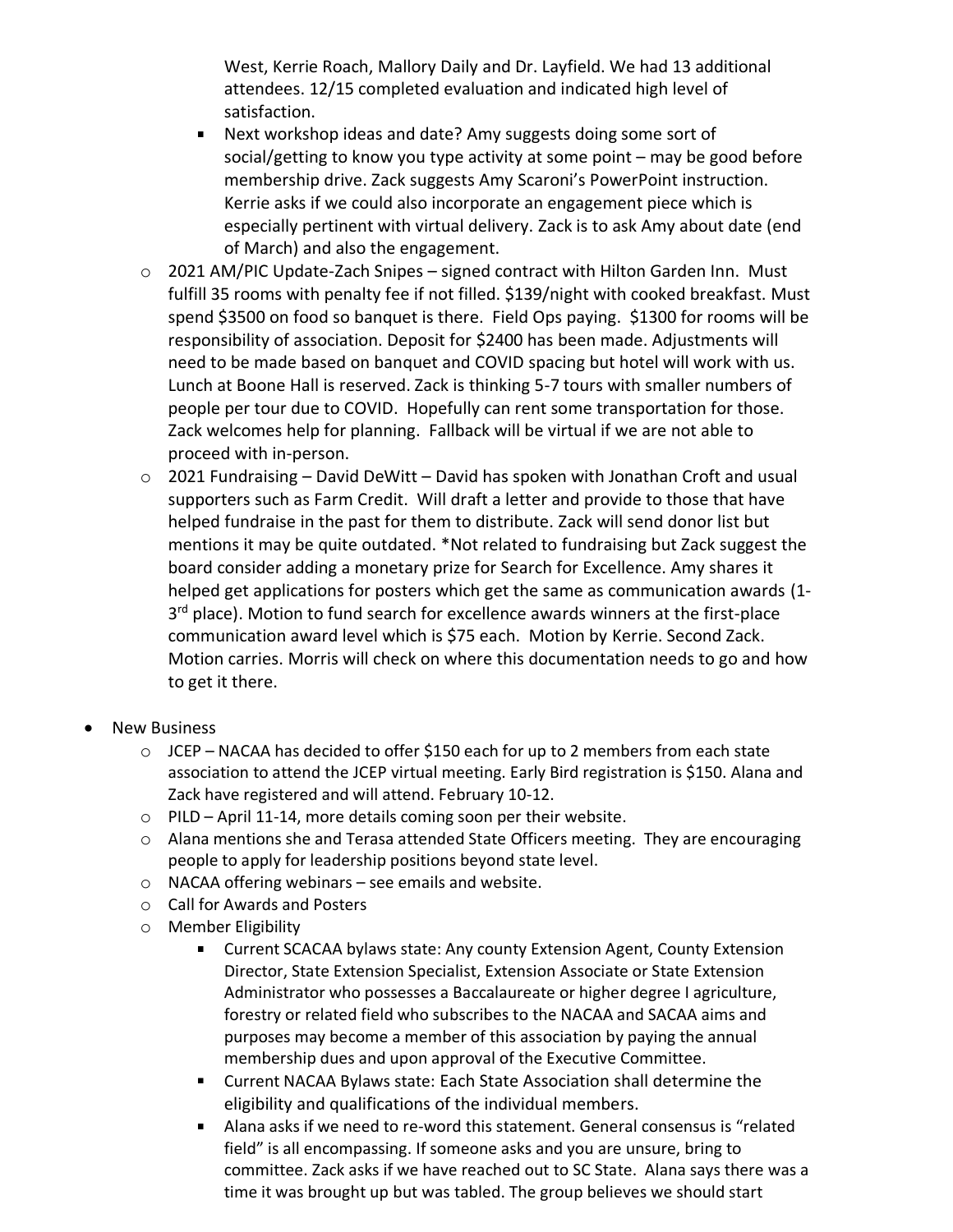engaging SC State. David indicates there is a relationship through SEAC. Alana will contact Kim Morganello as Public Relations chair about drafting a letter. David will facilitate getting the letter to SC State checking with Dr. Dobbins and Alma Harris and Kathy Coleman.

- o Comp Members Terasa explains this is not a membership but is just a subscription to the magazine. Each association gets two. Group suggests Dean as one and then someone from SC state as the other. David says we could send it to Dr. Whitesides (Director). Alana suggests also notifying the recipients.
- o Alana asks Cassie is she has any suggestions for her replacement. No suggestions. Morris will look over membership and start making calls. A few suggestions were made for Morris to follow-up on.
	- **D** Other needs
		- VP David suggests Ryan Bean
		- Secretary Terasa indicates she is not willing to continue another term. Zack suggests Kerrie. Kerrie agrees.
		- Treasurer Justin is willing to continue
		- Morris to look at other rotations taking place.
- Next meeting date March 19 at 10:00 AM
- Adjourn Alana West Motion David, Second Zack. Motion carries. 11:15 AM.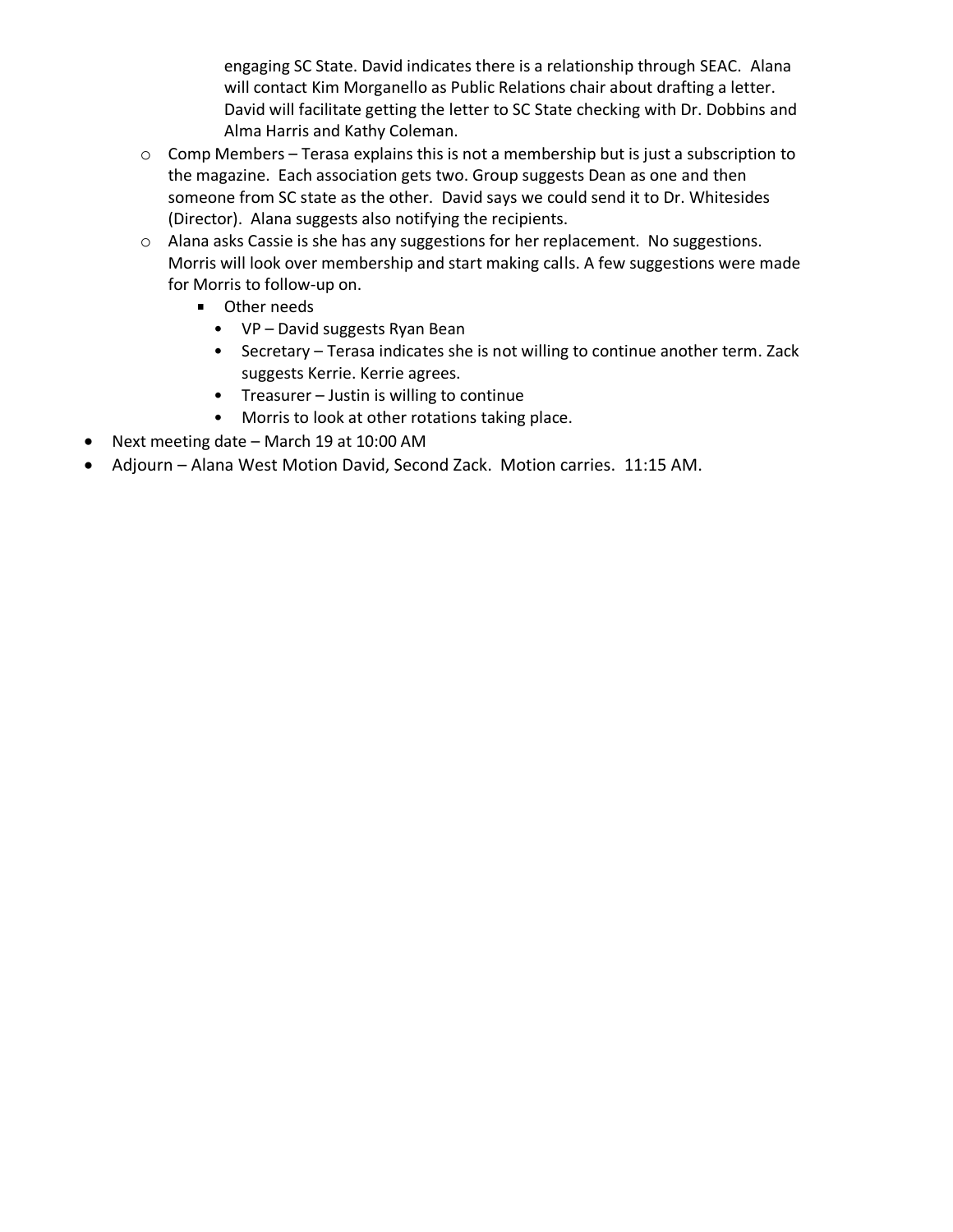

### **January 11, 2021 4-H Youth Development committee report**

SCACAA Board Members,

Happy New Year! I am looking forward to continuing to serve this organization as the 4-H representative. Please don't hesitate to reach out to me with any questions, comments, concerns, schemes, zany ideas, and opportunities for shenanigans (all in the name of serving our great state through Extension programs & activities). Please take note of the following 4-H announcements:

- Job openings are posted for: Laurens County 4-H, Fairfield County 4-H, and a State asst.coordinator's position for the 4-H Pinckney leadership program.
- Clemson Cooperative Extension has been selected as the lead land-grant university partner for the 2021 4-H STEM Challenge – Space Exploration!!! National 4-H Council received eight strong proposals from land-grant universities across the country, making it challenging to select just one. However, after an exhaustive review process conducted by representatives from Council, our team was selected as ideal partners for the 2021 STEM Challenge based on our ability to deliver activity concepts that are fun, easy to facilitate, and highly adaptable. The members of our Clemson design team include: Ashley Burns (PI), Abigail Phillips (Co-PI), Meghan Barkley, David Connick (CU faculty in Astronomy and Physics), Jeff Fellers (FNR Agent), Katie Glenn (CU student and 4-H Alumna), Jeremiah Gonzalez (4-H'er), Carson Marino (4-H'er), Daniel Marino (4-H'er), Katie McCarter (4-H'er), Rosemary Martin-Jones, Dawn Stuckey, Terri Sumpter, and Patricia Whitener.

4-H programming coming up this Spring:

# **4-H CALENDAR January 2021**

| January 2 | SC 4-H Horse Project Kick-Off - TBA |
|-----------|-------------------------------------|
|           |                                     |

- January 4 [Regional Qualifiers for 2021 SC 4-H Presentation Contest –](https://www.clemson.edu/extension/4h/programs/leadership/regional-presentation-contest.html) Videos Due
- January 16 [SC 4-H State Teen Council Meeting](https://www.clemson.edu/extension/4h/programs/leadership/state-level-leadership.html) 10 AM 3 PM
- January 20 [SC 4-H Program Team Meeting](https://urldefense.proofpoint.com/v2/url?u=https-3A__ufl.zoom.us_j_99107103646-3Fpwd-3DcTlPMks2MmRTTWRraUZNN0RBblRkdz09&d=DwMGaQ&c=Ngd-ta5yRYsqeUsEDgxhcqsYYY1Xs5ogLxWPA_2Wlc4&r=fbdTReVTNJYkYI4oTeLe-f5vvXEr3NpYicjWZX3aoP0daVmu9X6X9P1ql_Pbyirw&m=rR27T3DaSOlZtAKInR-p6E4oycAsKUNwrjRjZPzE__c&s=p2mD0XVxLz42mUrre2548g60rLWDqfI7vNuT6bUY1p4&e=) via zoom
- January 25 **[Junior 4-H Saturday -](http://www.clemson.edu/4h/events) Registration Deadline** (through 4HOnline)

### **\_ COUNTY COOPERATIVE EXTENSION SERVICE**

PO Box, Street, City, S.C. #####-####

**P** ###-###-#### **| F** ###-###-#### **|** *www.clemson.edu/COUNTY*

Clemson University Cooperative Extension Service offers its programs to people of all ages, regardless of race, color, gender, religion, national origin, disability, political beliefs, sexual orientation, gender identity, marital or family status and is an equal opportunity employer.